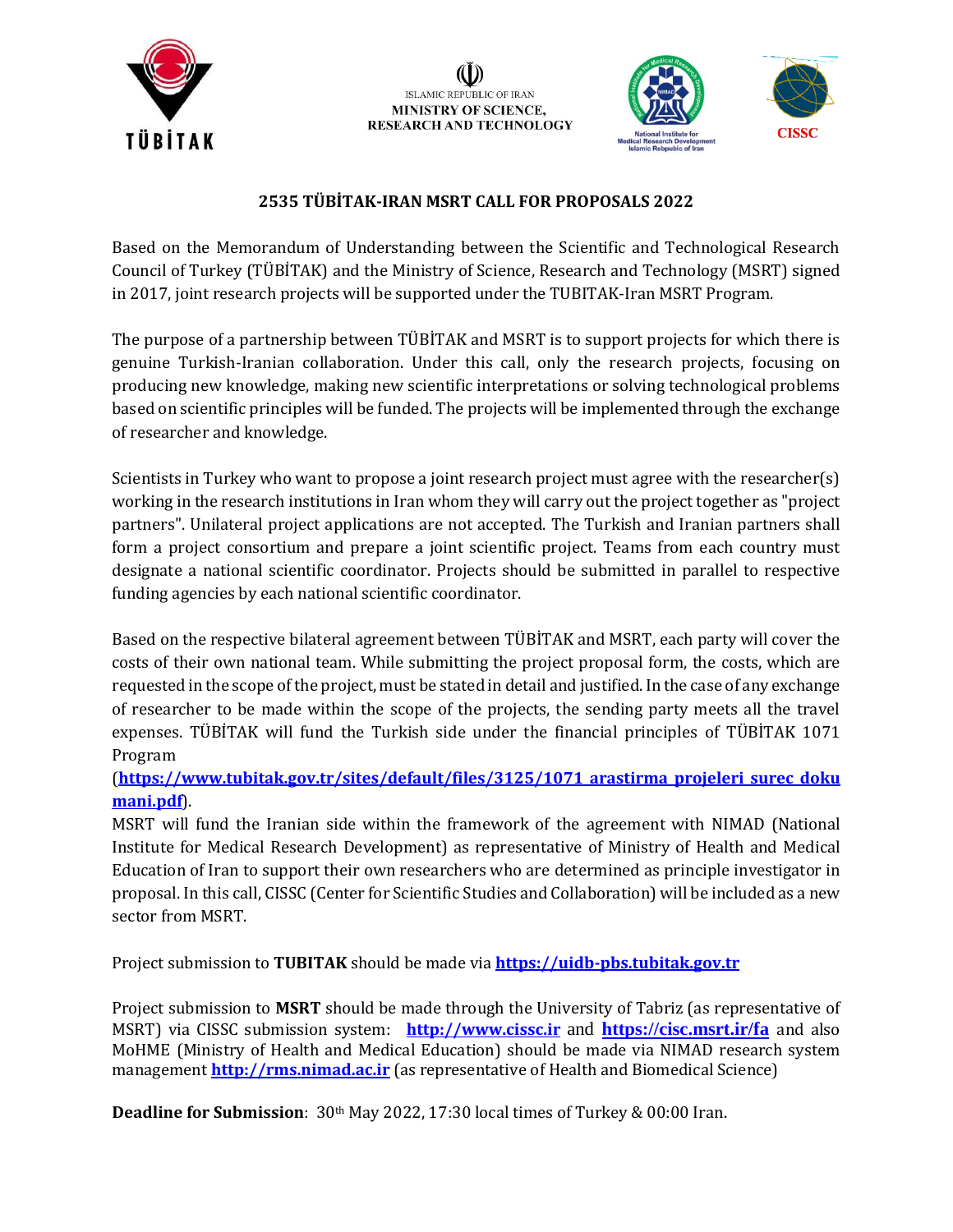

#### (I) ISLAMIC REPUBLIC OF IRAN MINISTRY OF SCIENCE, **RESEARCH AND TECHNOLOGY**



A maximum of **450.000 TL** will be provided by TÜBİTAK for the research team in Turkey and **Overhead and Project Incentive Premium (PIP) will not be paid for projects.** The duration of projects is **18** months at maximum. Maximum payment of MSRT has been appended in the table below, Call Snapshot.

### **Call Snapshot**

| Competition<br>opens                      | 18/02/2022                                                                                                                                                                                                                                                                                                                                           |  |  |  |
|-------------------------------------------|------------------------------------------------------------------------------------------------------------------------------------------------------------------------------------------------------------------------------------------------------------------------------------------------------------------------------------------------------|--|--|--|
| <b>Final</b><br>for<br>date               | For TUBITAK: 30/05/2022, 17:30 (IST time)                                                                                                                                                                                                                                                                                                            |  |  |  |
| online proposal<br>submission             | For MSRT: 30/05/2022, 00:00 (Iran time)                                                                                                                                                                                                                                                                                                              |  |  |  |
| <b>Final</b><br>date<br>for<br>electronic | For TUBITAK: 06/06/2022, 17:30 (IST time)                                                                                                                                                                                                                                                                                                            |  |  |  |
| signatures'<br>completion                 | For MSRT: 06/06/2022 (If needed)                                                                                                                                                                                                                                                                                                                     |  |  |  |
|                                           | Researchers are strongly requested to provide their joint project<br>proposals according to the suitable topics from below list and make sure<br>that their proposed research project is in correct content. Only the<br>projects that fit to the call topics can be funded.                                                                         |  |  |  |
| <b>Thematic Fields</b>                    |                                                                                                                                                                                                                                                                                                                                                      |  |  |  |
| & subfields                               | <b>Engineering</b><br>Robotics & Mechatronics<br>$\circ$<br>Medical and Bio-Engineering<br>$\circ$<br><b>Chemical Engineering</b><br>$\circ$<br>Aerospace, Astronautics & Space<br>$\circ$<br>Optoelectronics<br>$\circ$<br>Civil Engineering<br>$\circ$<br>Oil and Gas Engineering<br>$\circ$<br><b>Information and Communication Technologies:</b> |  |  |  |
|                                           | Artificial Intelligence<br>$\circ$<br>Software Technologies<br>$\circ$<br><b>Bio-Informatics</b><br>$\circ$<br><b>Cloud Computing</b><br>$\circ$<br><b>Big Data Analysis</b><br>$\circ$                                                                                                                                                              |  |  |  |
|                                           | <b>Materials Science:</b><br>Micro / Nano Materials<br>$\circ$<br>Bio-materials<br>$\circ$                                                                                                                                                                                                                                                           |  |  |  |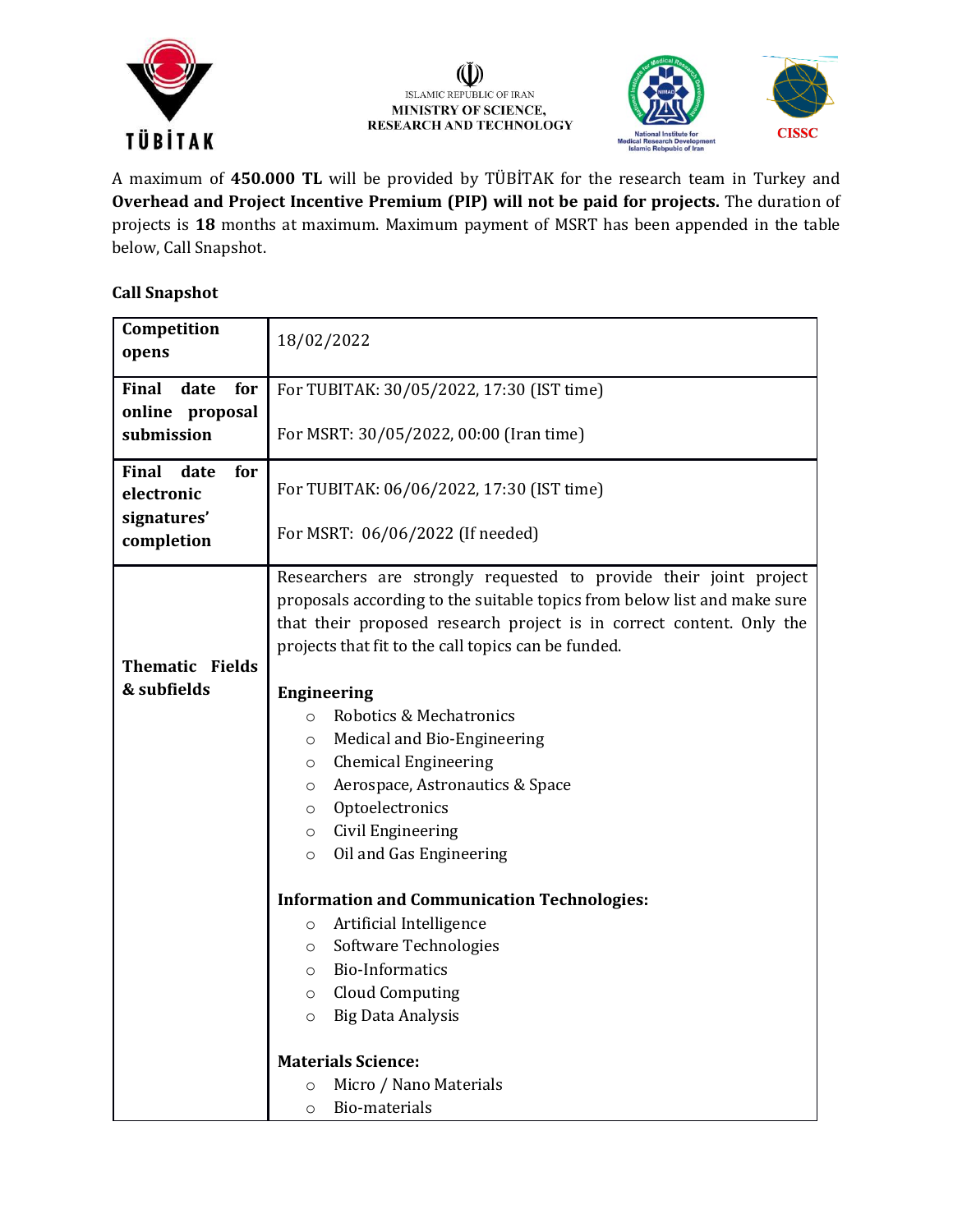

## (U)<br>ISLAMIC REPUBLIC OF IRAN<br>MINISTRY OF SCIENCE,<br>RESEARCH AND TECHNOLOGY





|                   | Advanced catalytic systems<br>$\circ$                                                                                                             |                                                                                           |                                                                     |  |  |  |
|-------------------|---------------------------------------------------------------------------------------------------------------------------------------------------|-------------------------------------------------------------------------------------------|---------------------------------------------------------------------|--|--|--|
|                   |                                                                                                                                                   |                                                                                           |                                                                     |  |  |  |
|                   | <b>Energy</b><br>Renewable Energy<br>$\circ$                                                                                                      |                                                                                           |                                                                     |  |  |  |
|                   | $\Omega$                                                                                                                                          | Petroleum and Natural Gas                                                                 |                                                                     |  |  |  |
|                   | $\circ$                                                                                                                                           | Energy storage                                                                            |                                                                     |  |  |  |
|                   | $\circ$                                                                                                                                           | Geothermal resources                                                                      |                                                                     |  |  |  |
|                   | <b>Cognitive Science</b>                                                                                                                          |                                                                                           |                                                                     |  |  |  |
|                   | Neuroscience<br>$\Omega$                                                                                                                          |                                                                                           |                                                                     |  |  |  |
|                   | <b>Cognitive Information Processing</b><br>$\circ$                                                                                                |                                                                                           |                                                                     |  |  |  |
|                   | Neuro-economics<br>$\circ$                                                                                                                        |                                                                                           |                                                                     |  |  |  |
|                   | <b>Science and Society</b>                                                                                                                        |                                                                                           |                                                                     |  |  |  |
|                   | Social impacts of science and technology<br>$\circ$                                                                                               |                                                                                           |                                                                     |  |  |  |
|                   | $\circ$                                                                                                                                           | Smart Specialization Strategies for economic development                                  |                                                                     |  |  |  |
|                   | <b>Agriculture and Biotechnology</b>                                                                                                              |                                                                                           |                                                                     |  |  |  |
|                   | Plant biotechnology & Breeding<br>$\circ$                                                                                                         |                                                                                           |                                                                     |  |  |  |
|                   | $\circ$                                                                                                                                           | Plant growth and development under extreme environments                                   |                                                                     |  |  |  |
|                   | $\circ$                                                                                                                                           | Animal science                                                                            |                                                                     |  |  |  |
|                   | <b>Medical Science:</b>                                                                                                                           |                                                                                           |                                                                     |  |  |  |
|                   | $\Omega$                                                                                                                                          | Non-communicable diseases<br>Emerging infectious diseases (including COVID-19)<br>$\circ$ |                                                                     |  |  |  |
|                   |                                                                                                                                                   |                                                                                           |                                                                     |  |  |  |
|                   | $\circ$                                                                                                                                           | Health System Research                                                                    |                                                                     |  |  |  |
| Eligible          |                                                                                                                                                   | <b>For the Turkish Team</b>                                                               | For the Iranian Team                                                |  |  |  |
| applicant         |                                                                                                                                                   |                                                                                           |                                                                     |  |  |  |
|                   | Detailed                                                                                                                                          | information<br>about                                                                      | The Principal Investigator (PI),                                    |  |  |  |
|                   | eligibility rules can be found at:<br>must hold a PhD and be currently<br>https://www.tubitak.gov.tr/sites/d<br>working as the full time academic |                                                                                           |                                                                     |  |  |  |
|                   |                                                                                                                                                   |                                                                                           |                                                                     |  |  |  |
|                   |                                                                                                                                                   | efault/files/3125/1071 arastirma                                                          | staff or researcher in universities                                 |  |  |  |
|                   |                                                                                                                                                   | projeleri surec dokumani.pdf                                                              | MSRT,<br>institutes<br>under<br>or                                  |  |  |  |
|                   |                                                                                                                                                   |                                                                                           | Ministry of Health and Medical<br>Education umbrella.               |  |  |  |
|                   |                                                                                                                                                   |                                                                                           |                                                                     |  |  |  |
|                   |                                                                                                                                                   |                                                                                           | Funding agencies will evaluate the proposals according to following |  |  |  |
|                   | evaluation criteria.                                                                                                                              |                                                                                           |                                                                     |  |  |  |
| <b>Evaluation</b> | <b>Criteria</b><br>Scientific/Technological Excellence<br>$\circ$<br>Methodology                                                                  |                                                                                           |                                                                     |  |  |  |
|                   |                                                                                                                                                   |                                                                                           |                                                                     |  |  |  |
|                   | $\circ$                                                                                                                                           | <b>Project Management</b>                                                                 |                                                                     |  |  |  |
|                   | $\circ$                                                                                                                                           |                                                                                           |                                                                     |  |  |  |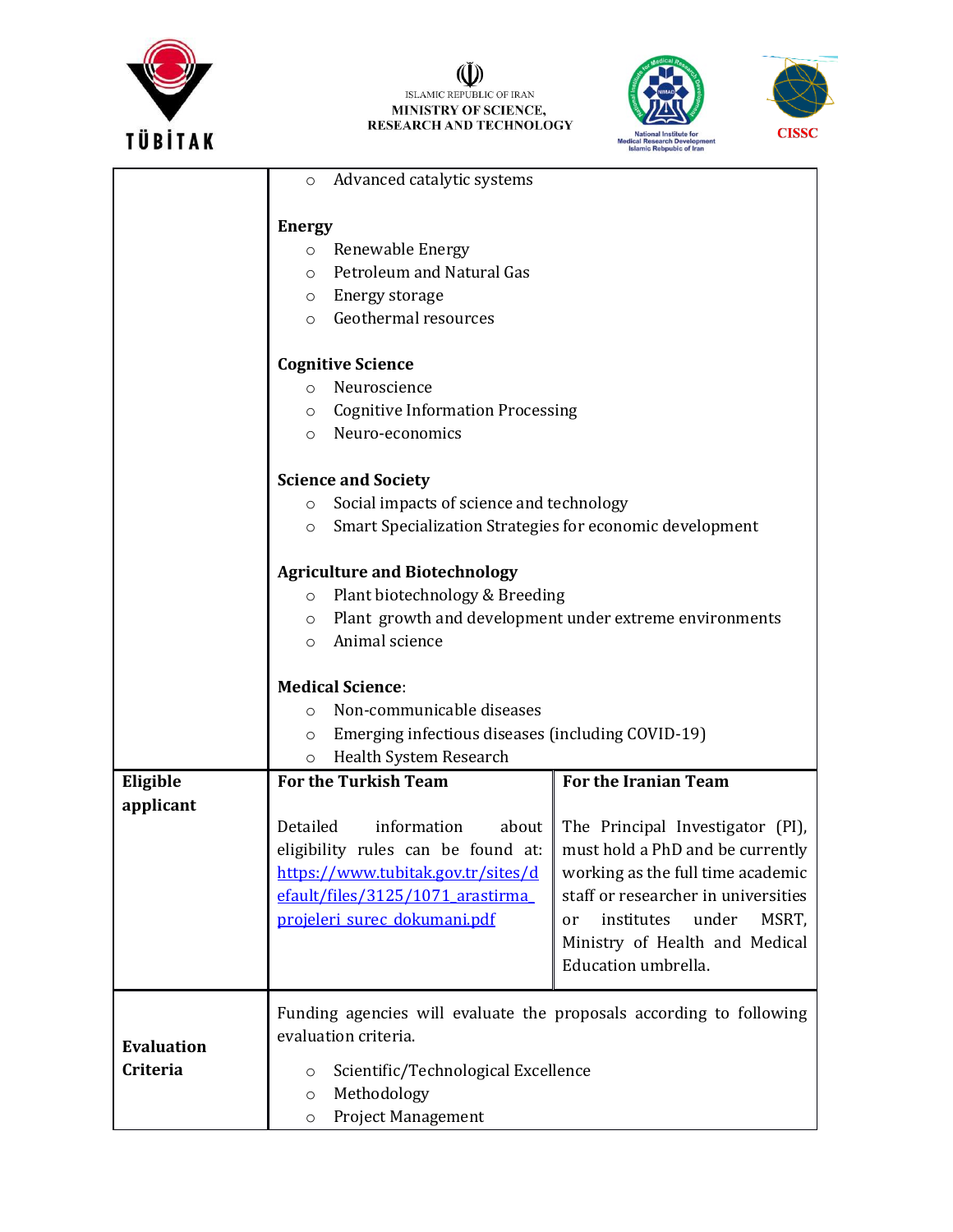

## (U)<br>ISLAMIC REPUBLIC OF IRAN<br>MINISTRY OF SCIENCE,<br>RESEARCH AND TECHNOLOGY





|                                         | Importance of International Collaboration<br>$\circ$<br>Impact<br>$\circ$                                                                                                                                                                                                                                                                                     |                                                                                                                                                                                                                                                                                                                                                                                                                                                                                                                                                                                                                                                                                                                                  |  |  |
|-----------------------------------------|---------------------------------------------------------------------------------------------------------------------------------------------------------------------------------------------------------------------------------------------------------------------------------------------------------------------------------------------------------------|----------------------------------------------------------------------------------------------------------------------------------------------------------------------------------------------------------------------------------------------------------------------------------------------------------------------------------------------------------------------------------------------------------------------------------------------------------------------------------------------------------------------------------------------------------------------------------------------------------------------------------------------------------------------------------------------------------------------------------|--|--|
| <b>Project Duration</b>                 | Maximum 18 Months                                                                                                                                                                                                                                                                                                                                             |                                                                                                                                                                                                                                                                                                                                                                                                                                                                                                                                                                                                                                                                                                                                  |  |  |
| Award<br>parameters                     | <b>For the Turkish Team</b><br>TUBITAK funds up to 450.000<br>Turkish Liras per project.<br>Overhead and Project Incentive<br>Premium (PIP) will not be paid for<br>projects.<br>The funding shall cover the expenses<br>in connection with the project, i.e.<br>Personnel,<br>travel,<br>equipment/tool/software,<br>service<br>procurement, material costs. | For the Iranian Team<br>Iranian<br>Principal<br>$\circ$<br>selected<br>Investigators of<br>proposals who<br>from<br>are<br>Ministry of Science, Research<br>Technology<br>&<br>(MSRT)<br>universities and institutes will<br>be funded up to 600.000.000<br>Iranian Rials,<br>Iranian Principal Investigators<br>$\circ$<br>of selected proposals who are<br>from Ministry of Health and<br>Medical<br>Education<br>Universities and institutes<br>(having active profile<br>in<br>isid.research.ac.ir) will<br>be<br>funded up to 1.500.000.000<br>Iranian Rials,<br>o Proposals of each<br>group<br>of above-mentioned<br>categories will be reviewed<br>and judged by the relevant<br>handling sector<br>reviewing<br>system. |  |  |
|                                         | <b>For the Turkish Team</b>                                                                                                                                                                                                                                                                                                                                   | For the Iranian Team                                                                                                                                                                                                                                                                                                                                                                                                                                                                                                                                                                                                                                                                                                             |  |  |
| <b>Daily Allowance:</b>                 | It will be provided within the scope<br>of the provisions of per diem Law<br>numbered 6245.                                                                                                                                                                                                                                                                   | This will be checked with MSRT<br>and NIMAD.                                                                                                                                                                                                                                                                                                                                                                                                                                                                                                                                                                                                                                                                                     |  |  |
| <b>Duration</b><br><b>of</b><br>Travel: | For each project, the total duration of scientific visits from one side to<br>another (from Iran to Turkey or from Turkey to Iran) will not exceed 60<br>days/year.                                                                                                                                                                                           |                                                                                                                                                                                                                                                                                                                                                                                                                                                                                                                                                                                                                                                                                                                                  |  |  |